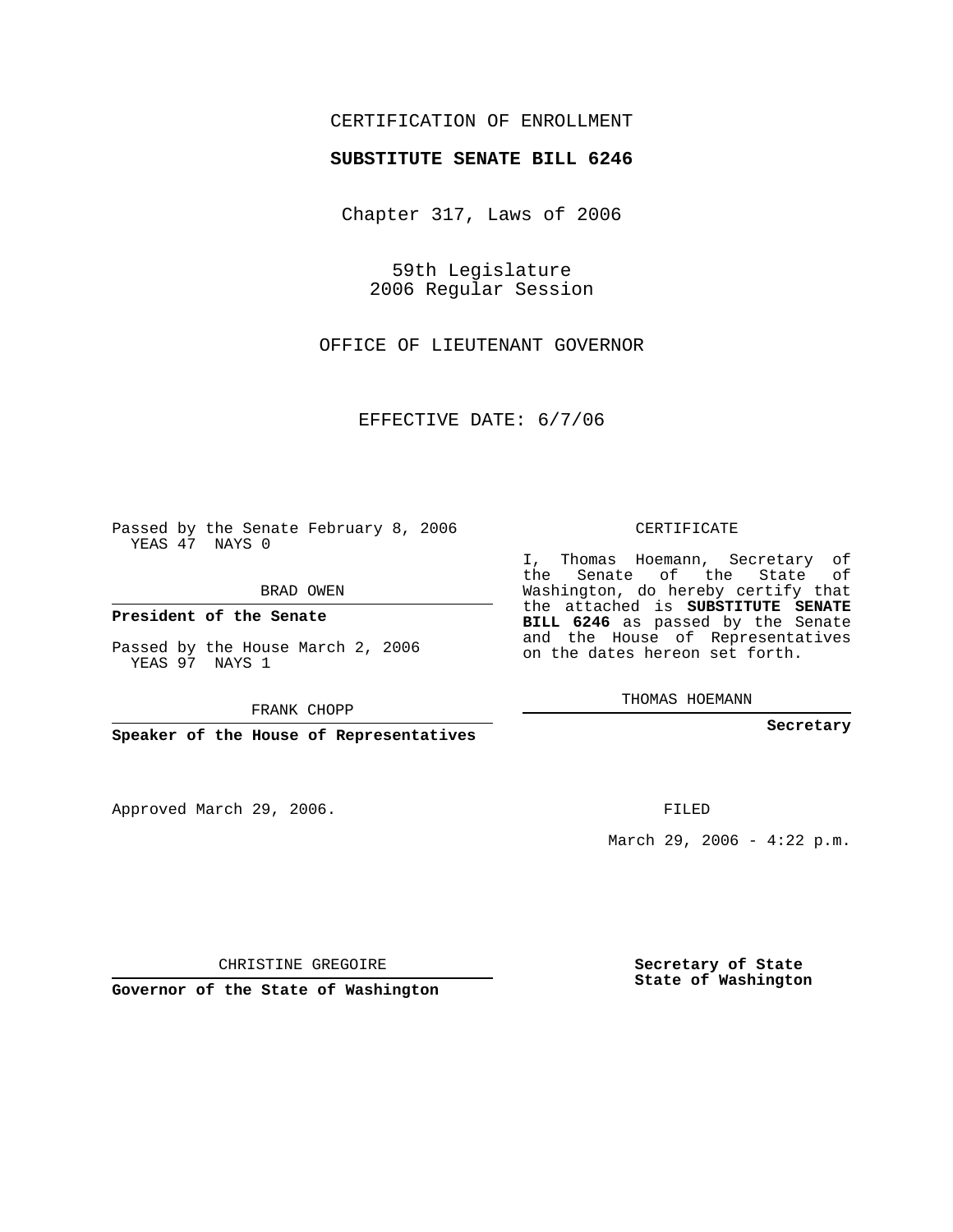## **SUBSTITUTE SENATE BILL 6246** \_\_\_\_\_\_\_\_\_\_\_\_\_\_\_\_\_\_\_\_\_\_\_\_\_\_\_\_\_\_\_\_\_\_\_\_\_\_\_\_\_\_\_\_\_

\_\_\_\_\_\_\_\_\_\_\_\_\_\_\_\_\_\_\_\_\_\_\_\_\_\_\_\_\_\_\_\_\_\_\_\_\_\_\_\_\_\_\_\_\_

Passed Legislature - 2006 Regular Session

## **State of Washington 59th Legislature 2006 Regular Session**

**By** Senate Committee on Government Operations & Elections (originally sponsored by Senators Kastama, Roach, Eide, Pflug and Shin; by request of Lieutenant Governor)

READ FIRST TIME 01/30/06.

1 AN ACT Relating to the office of lieutenant governor; adding a new chapter to Title 43 RCW; creating a new section; and recodifying RCW 44.04.270, 44.52.010, 44.52.020, 44.52.030, 44.52.040, 44.52.050, 44.52.060, 44.52.070, 44.52.900, 44.52.901, 43.342.010, and 43.342.020.

5 BE IT ENACTED BY THE LEGISLATURE OF THE STATE OF WASHINGTON:

 NEW SECTION. **Sec. 1.** The legislature finds that as the duties and responsibilities of the office of lieutenant governor have continued to incrementally increase, they have been distributed among various noncorresponding chapters in statute. The legislature further finds that by consolidating the duties and responsibilities of the office of lieutenant governor under one chapter, it keeps our statutes consistent among the different statewide elected offices and greater facilitates the understanding of the role of the office of lieutenant governor and its many statutorily defined duties and responsibilities.

15 NEW SECTION. **Sec. 2.** A new chapter is added to Title 43 RCW to be 16 named the "Office of Lieutenant Governor" and consisting of sections 3 17 through 5 of this act.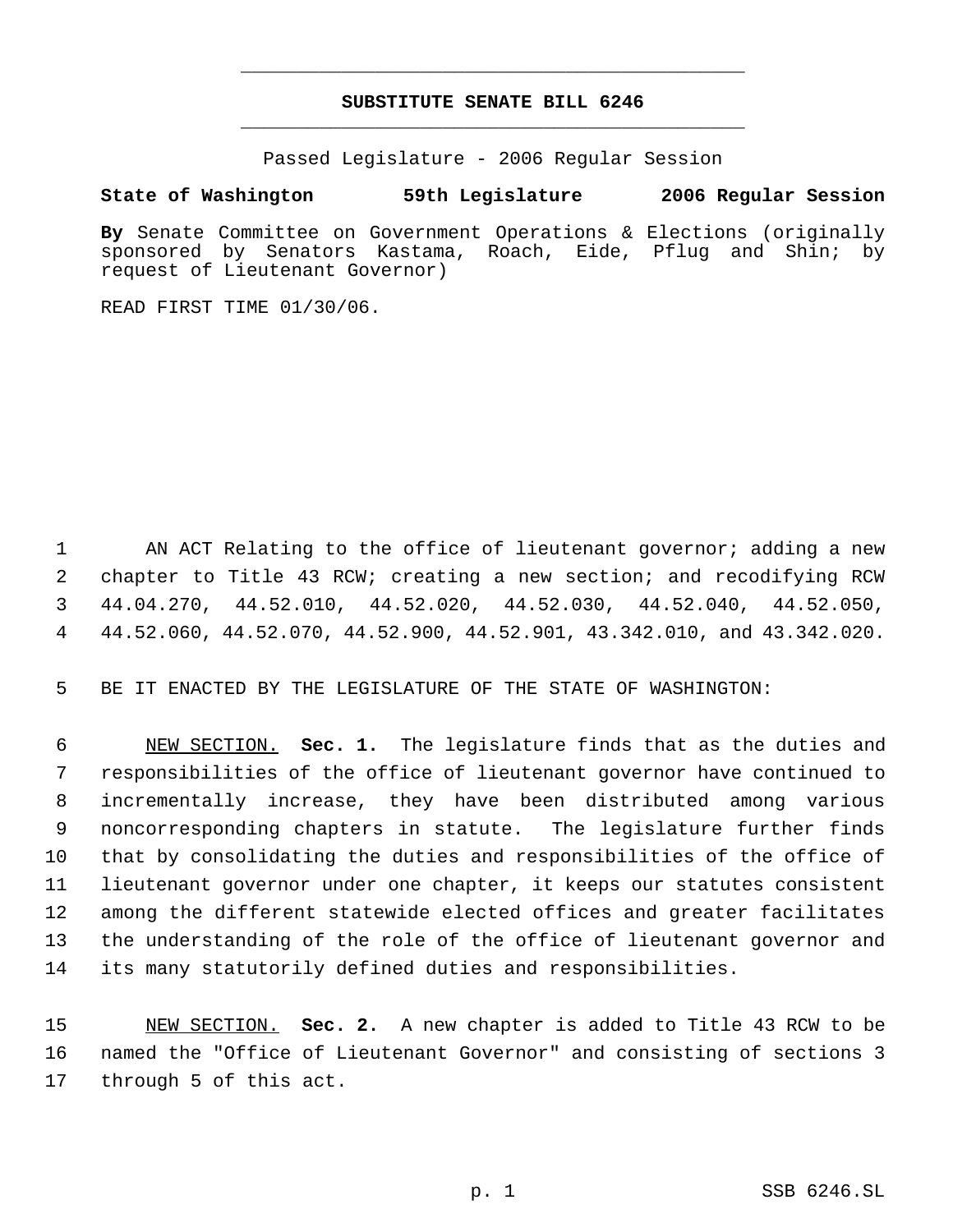NEW SECTION. **Sec. 3.** The lieutenant governor has the following duties:

(1) The lieutenant governor serves as president of the senate.

 (2) In addition to the events prescribed under the state Constitution, the lieutenant governor performs the duties of the governor when the governor is out of the state pursuant to RCW 43.06.040 and 43.06.050. When the lieutenant governor is called to perform the duties of the governor, he or she is compensated according to RCW 43.03.020.

 (3) When delegated to do so under RCW 41.72.030, the lieutenant governor shall award the law enforcement medal of honor during national law enforcement recognition week.

 NEW SECTION. **Sec. 4.** The lieutenant governor serves as president of the senate and is responsible for making appointments to, and serving on, the committees and boards as set forth in this section.

 (1) The lieutenant governor serves on the following boards and committees:

(a) Capitol furnishings preservation committee, RCW 27.48.040;

 (b) Washington higher education facilities authority, RCW 28B.07.030;

 (c) Productivity board, also known as the employee involvement and recognition board, RCW 41.60.015;

(d) State finance committee, RCW 43.33.010;

(e) State capitol committee, RCW 43.34.010;

(f) Washington health care facilities authority, RCW 70.37.030;

(g) State medal of merit nominating committee, RCW 1.40.020;

(h) Medal of valor committee, RCW 1.60.020; and

 (i) Association of Washington generals, RCW 43.342.010 (as recodified by this act).

 (2) The lieutenant governor, and when serving as president of the senate, appoints members to the following boards and committees:

- (a) Organized crime advisory board, RCW 43.43.858;
- (b) Civil legal aid oversight committee, RCW 2.53.010;
- (c) Office of public defense advisory committee, RCW 2.70.030;
- (d) Washington state gambling commission, RCW 9.46.040;
- (e) Sentencing guidelines commission, RCW 9.94A.860;
- (f) State building code council, RCW 19.27.070;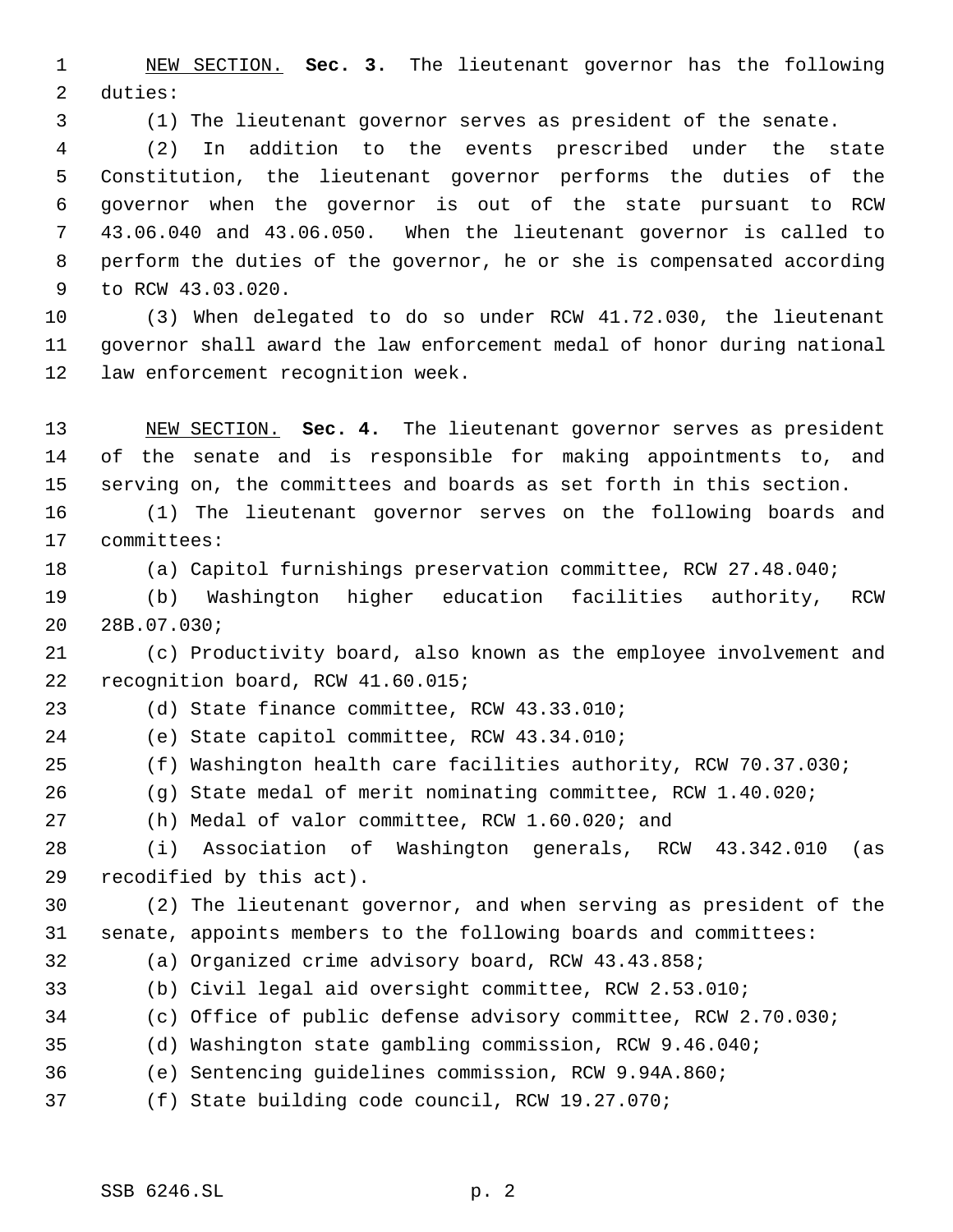(g) Women's history consortium board of advisors, RCW 27.34.365; (h) Financial literacy public-private partnership, RCW 28A.300.450; (i) Joint administrative rules review committee, RCW 34.05.610; (j) Capital projects advisory review board, RCW 39.10.800; (k) Select committee on pension policy, RCW 41.04.276; (l) Legislative ethics board, RCW 42.52.310; (m) Washington citizens' commission on salaries, RCW 43.03.305; (n) Oral history advisory committee, RCW 43.07.230; (o) State council on aging, RCW 43.20A.685; (p) State investment board, RCW 43.33A.020; (q) Capitol campus design advisory committee, RCW 43.34.080; (r) Washington state arts commission, RCW 43.46.015; (s) Information services board, RCW 43.105.032; (t) K-20 educational network board, RCW 43.105.800; (u) Municipal research council, RCW 43.110.010; (v) Washington council for the prevention of child abuse and neglect, RCW 43.121.020; (w) PNWER-Net working subgroup under chapter 43.147 RCW; (x) Community economic revitalization board, RCW 43.160.030; (y) Washington economic development finance authority, RCW 43.163.020; (z) Tourism development advisory committee, RCW 43.330.095; (aa) Life sciences discovery fund authority, RCW 43.350.020; (bb) Legislative children's oversight committee, RCW 44.04.220; (cc) Joint legislative audit and review committee, RCW 44.28.010; (dd) Joint committee on energy supply and energy conservation, RCW 44.39.015; (ee) Legislative evaluation and accountability program committee, RCW 44.48.010; (ff) Agency council on coordinated transportation, RCW 47.06B.020; (gg) Manufactured housing task force, RCW 59.22.090; (hh) Washington horse racing commission, RCW 67.16.014; (ii) Correctional industries board of directors, RCW 72.09.080; (jj) Joint committee on veterans' and military affairs, RCW 73.04.150; (kk) Washington state parks centennial advisory committee, RCW 79A.75.010; (ll) Puget Sound council, RCW 90.71.030;